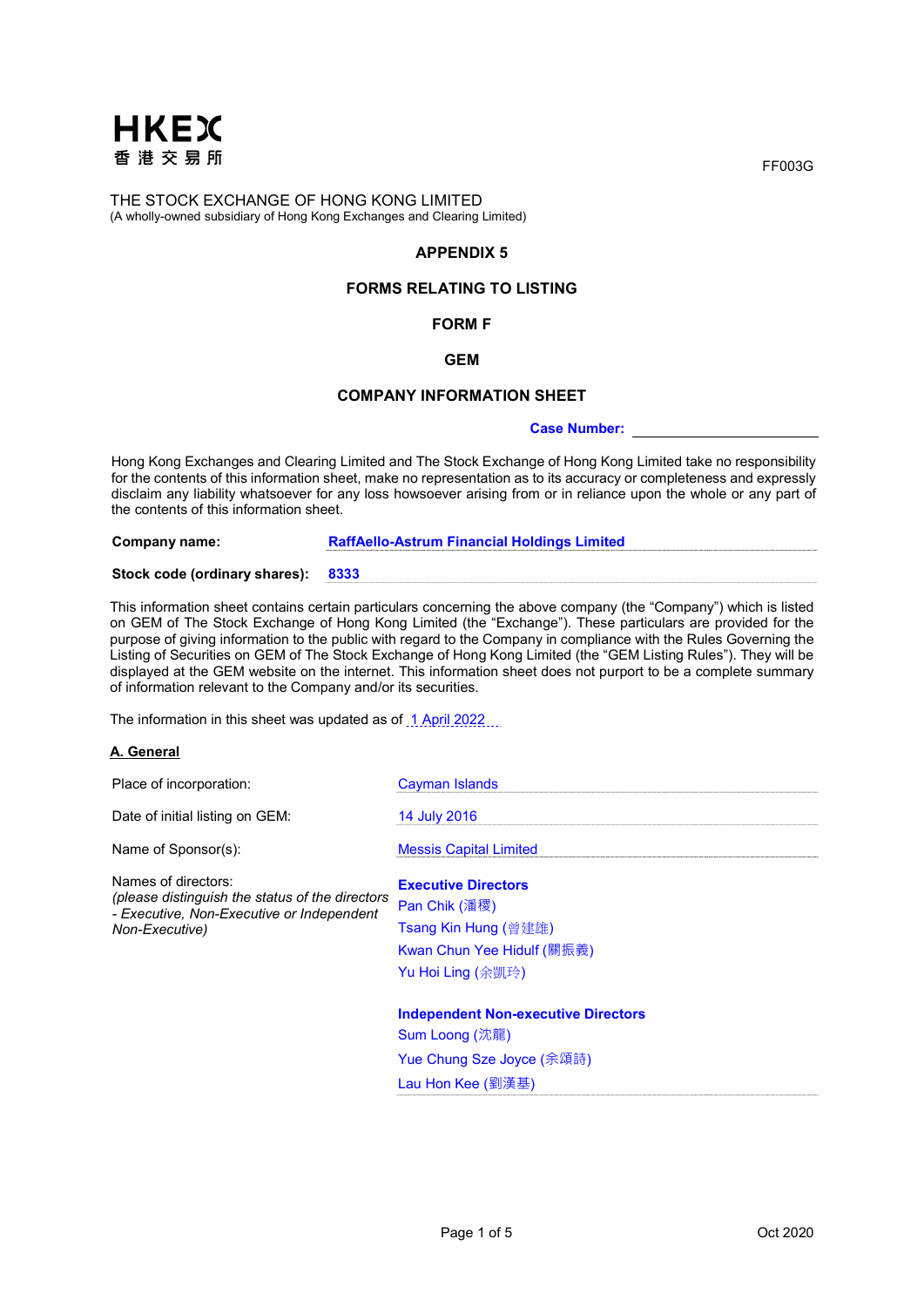Name(s) of substantial shareholder(s): (as such term is defined in rule 1.01 of the GEM Listing Rules) and their respective interests in the ordinary shares and other securities of the Company

| <b>Name</b>                                                             | <b>Number of shares</b><br>of HK\$0.01 each in<br>the share capital<br>of the Company<br>(the "Shares") | <b>Number of</b><br>underlying<br><b>Shares held</b> | <b>Total</b> | <b>Approximate</b><br>percentage of<br><b>issued Shares</b> |
|-------------------------------------------------------------------------|---------------------------------------------------------------------------------------------------------|------------------------------------------------------|--------------|-------------------------------------------------------------|
| Mr. Pan Chik<br>$("Mr. Pan")$ (Note 1)                                  | 532,685,000                                                                                             | 8,000,000<br>(Note 2)                                | 540,685,000  | 45.32%                                                      |
| <b>Autumn Ocean</b><br>Limited ("Autumn<br>Ocean")<br>(Note 1)          | 532,685,000                                                                                             | ۰                                                    | 532,685,000  | 44.65%                                                      |
| Ms. Liu Ming Lai<br>Lorna (Note 3)                                      | 532,685,000                                                                                             | 8,000,000                                            | 540,685,000  | 45.32%                                                      |
| Mr. Tsang Kin Hung<br>("Mr. Tsang") (Note<br>4)                         | 233,000,000                                                                                             |                                                      | 233,000,000  | 19.53%                                                      |
| <b>RaffAello Holdings</b><br>Limited ("RaffAello<br>Holdings") (Note 4) | 233,000,000                                                                                             |                                                      | 233,000,000  | 19.53%                                                      |
| Ms. Qin Siu Kiu<br>Michelle (Note 4)                                    | 233,000,000                                                                                             |                                                      | 233,000,000  | 19.53%                                                      |

#### Notes:

- 1. These 532,685,000 Shares are held by Autumn Ocean which is wholly-owned by Mr. Pan and hence, Mr. Pan is deemed, or taken to be, interested in all the Shares held by Autumn Ocean for the purposes of the Securities and Futures Ordinance (Chapter 571 of the Laws of Hong Kong) (the "SFO").
- 2. Mr. Pan was granted on 4 January 2021 8,000,000 share options under the share option scheme of the Company at an exercise price of HK\$0.096 per Share with the validity period from 4 January 2021 to 3 January 2026.
- 3. Ms. Liu Ming Lai Lorna is the spouse of Mr. Pan. She is deemed, or taken to be, interested in all Shares and underlying Shares in which Mr. Pan is interested in for the purposes of the SFO.
- 4. These 233,000,000 Shares are held by RaffAello Holdings which is wholly-owned by Captain Expert Limited, which in turn is owned as to 70% by Mr. Tsang and 30% by Ms. Qin Siu Kiu Michelle, who is the spouse of Mr.Tsang. Hence, Mr. Tsang and his spouse are deemed, or taken to be, interested in all the Shares held by RaffAello Holdings for the purposes of the SFO.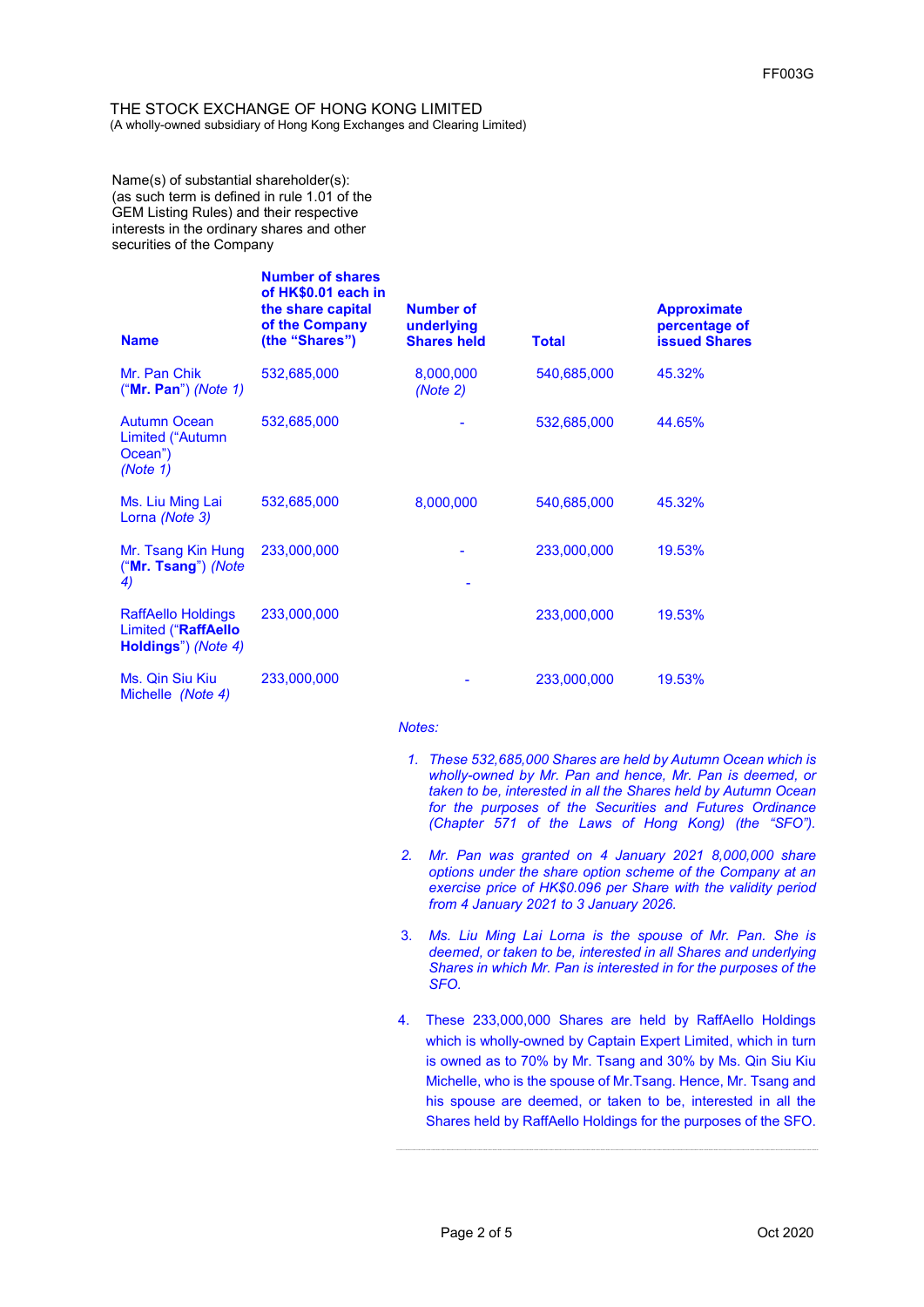Name(s) of company(ies) listed on GEM or the Main Board of the Stock Exchange within the same group as the Company: N/A

Financial year end date: 31 December

Registered address: Windward 3

Regatta Office Park PO Box 1350 Grand Cayman KY1-1108 Cayman Islands

Head office and principal place of business: Head Office:

Room 2704, 27/F Tower 1 Admiralty Centre 18 Harcourt Road Hong Kong

# Principal place of business in Hong Kong registered under Part 16 of the Companies Ordinance (Chapter 622 of the Laws of Hong Kong):

Room 2704, 27/F Tower 1 Admiralty Centre 18 Harcourt Road Hong Kong

Web-site address (if applicable): www.astrum-capital.com/raffaello-astrum/

# Share registrar: **Principal share registrar and transfer office in the Cayman** Islands: Ocorian Trust (Cayman) Limited

Windward 3 Regatta Office Park PO Box 1350 Grand Cayman KY1-1108 Cayman Islands

# Branch share registrar and transfer office in Hong Kong:

Tricor Investor Services Limited Level 54 Hopewell Centre 183 Queen's Road East Hong Kong

Auditors: Auditors: Auditors: Auditors: Auditors: Auditors: Auditors: Auditors: Auditors: Auditors: Auditors: Auditors: Auditors: Auditors: Auditors: Auditors: Auditors: Auditors: Auditors: Auditors: Auditors: Auditors: Au 31/F, Gloucester Tower The Landmark 11 Pedder Street **Central** Hong Kong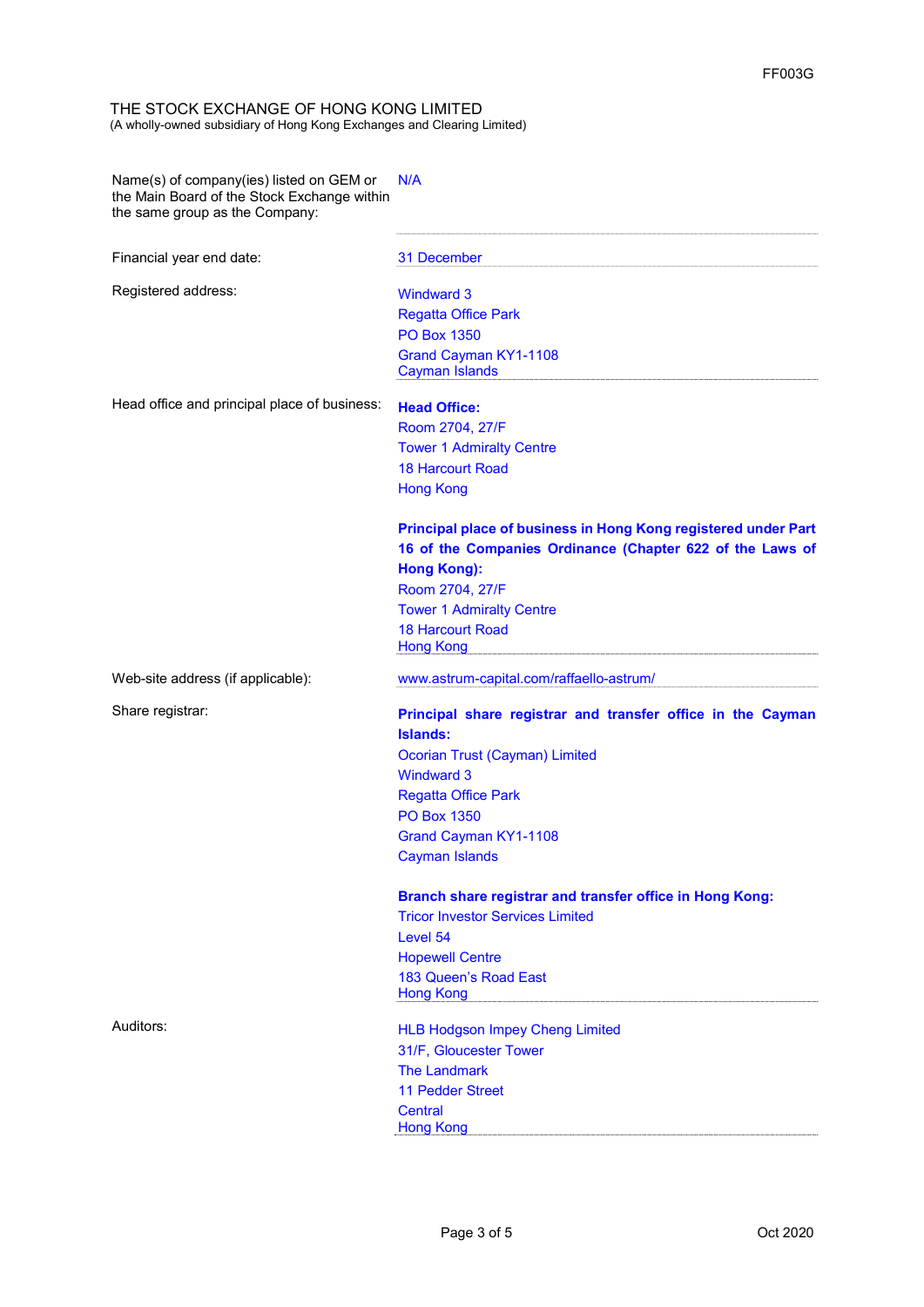# B. Business activities

(Please insert here a brief description of the business activities undertaken by the Company and its subsidiaries.)

The Group is a financial services provider in Hong Kong engaging in the provision of (i) brokerage services; (ii) placing and underwriting services; (iii) corporate finance advisory services; (iv) financing services including securities and IPO financing; and (v) asset management services.

### C. Ordinary shares

| Number of ordinary shares in issue:                                                                           | 1,193,000,000   |
|---------------------------------------------------------------------------------------------------------------|-----------------|
| Par value of ordinary shares in issue:                                                                        | <b>HK\$0.01</b> |
| Board lot size (in number of shares):                                                                         | 5,000           |
| Name of other stock exchange(s) on<br>which ordinary shares are also listed:                                  | N/A             |
| D. Warrants                                                                                                   |                 |
| Stock code:                                                                                                   | N/A             |
| Board lot size:                                                                                               | N/A             |
| Expiry date:                                                                                                  | N/A             |
| Exercise price:                                                                                               | N/A             |
| Conversion ratio:<br>(Not applicable if the warrant is<br>denominated in dollar value of<br>conversion right) | N/A             |
| No. of warrants outstanding:                                                                                  | N/A             |
| No. of shares falling to be issued upon N/A<br>the exercise of outstanding warrants:                          |                 |

# E. Other securities

Details of any other securities in issue.

(i.e. other than the ordinary shares described in C above and warrants described in D above but including options granted to executives and/or employees).

(Please include details of stock code if listed on GEM or the Main Board or the name of any other stock exchange(s) on which such securities are listed).

|                |                |                                    | Number of share options |
|----------------|----------------|------------------------------------|-------------------------|
| Date of grant  | Exercise price | <b>Validity period</b>             | outstanding             |
| 4 January 2021 | HK\$0.096      | 4 January 2021 till 3 January 2026 | 68,000,000              |

If there are any debt securities in issue that are guaranteed, please indicate name of guarantor.

N/A